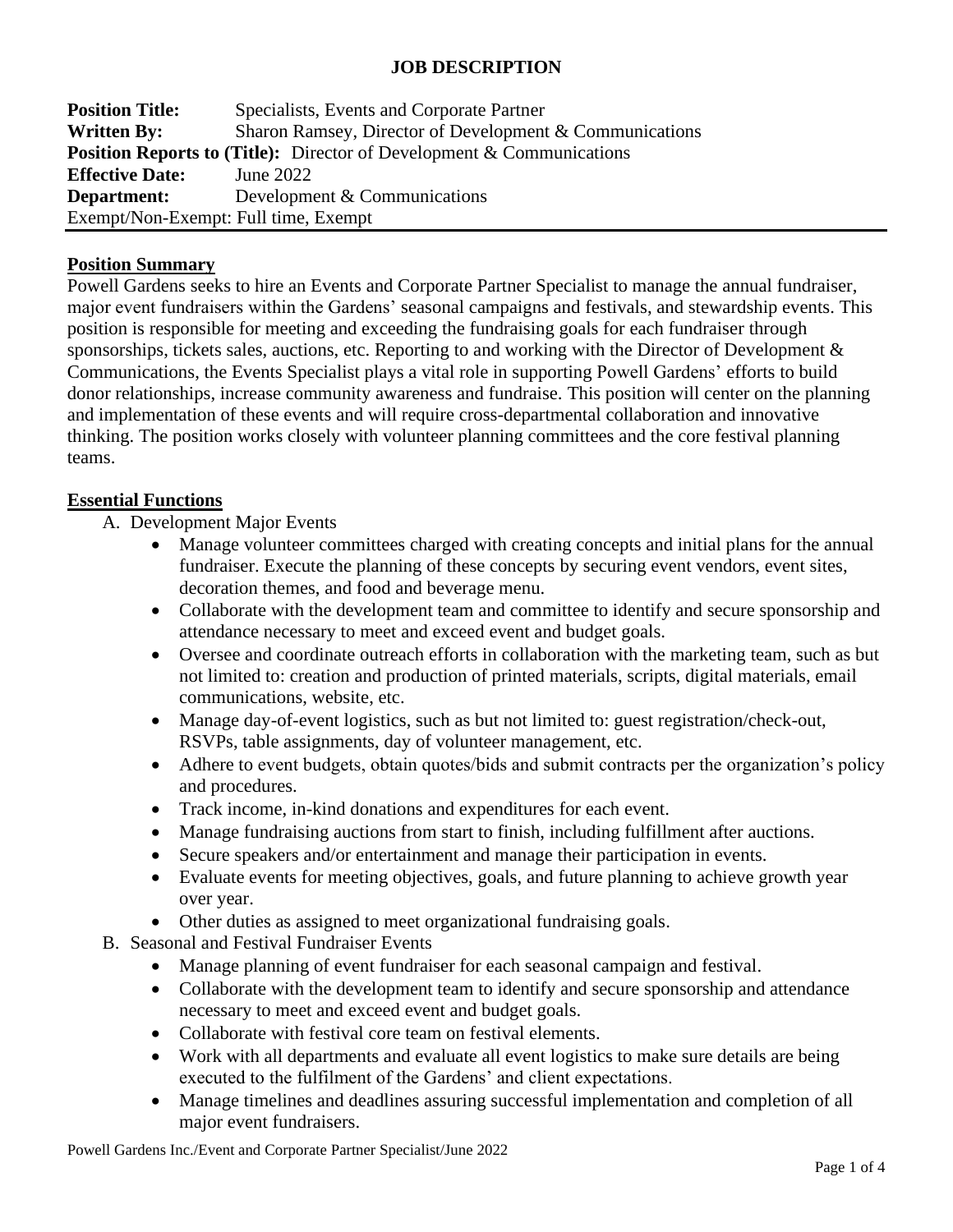- Utilize organization Master Calendar and update as needed.
- Manage on-site preparation, execution, and logistics of all major event fundraisers, some festival elements, and VIP events.
- Collaborate with the Festival Coordinator on all event fundraisers and festival elements to ensure seamless coordination of staffing, resources, and communication.
- Other duties as assigned to meet organizational fundraising goals.
- C. Corporate Partnership and Relationship Management
	- Works with Director of Development & Communications on corporate partnership plans, prospect lists, multi-year sponsorship proposals; cultivation and stewardship of corporate partners
	- Execute development department stewardship events, such as but not limited to: dedications and Society of Perennial Partners events.
	- Oversight of the corporate membership program.

# **3. Sphere of Responsibility**

This position does not directly supervise staff. However, the Specialist must supervise many individuals in the course of executing the duties. This includes:

- Vendors such as caterers, printers and entertainers.
- Staff responsible for preparing the event space.
- Volunteers

The position engages directly with the Board of Directors.

#### **4. Internal and External Contacts**

**Internal:** All Powell Gardens employees, Board of Directors, volunteers **External:** Vendors, Donors, Prospects, Community

## **5. Consequence of Error**

The Events and Corporate Partner Specialist has the responsibility to plan and execute the major fundraising and seasonal events of the Garden. Financial stability depends on the growing success of earned and contributed revenue to support the annual operating budget. Failure to successfully execute the duties of this position can result in lost revenue and damaged relationships causing financial hardship on the organization.

| <b>Education</b>      | Bachelor's Degree, preferred                                                 |  |
|-----------------------|------------------------------------------------------------------------------|--|
| <b>Experience</b>     | 3+ years of successful experience in development, specifically special event |  |
|                       | management                                                                   |  |
|                       | 1 year of volunteer management experience                                    |  |
|                       | Experience working with a Board of Directors is a plus                       |  |
| Knowledge             | Excellent computer skills; proficiency in                                    |  |
|                       | Word/Excel/PowerPoint/Outlook/Constant Contact                               |  |
|                       | Ability to implement needed information in the Altru database system and     |  |
|                       | understanding of how to use the system to report and create efficiencies     |  |
|                       | Ability to upload information to the public website                          |  |
|                       | Ability to analyze data for product improvement                              |  |
| <b>Communications</b> | Excellent written and verbal communication skills                            |  |
|                       | Editing and proof-reading skills                                             |  |
|                       | Diplomatic and professional                                                  |  |
|                       | Warm and welcoming                                                           |  |

## **6. Experience/Education**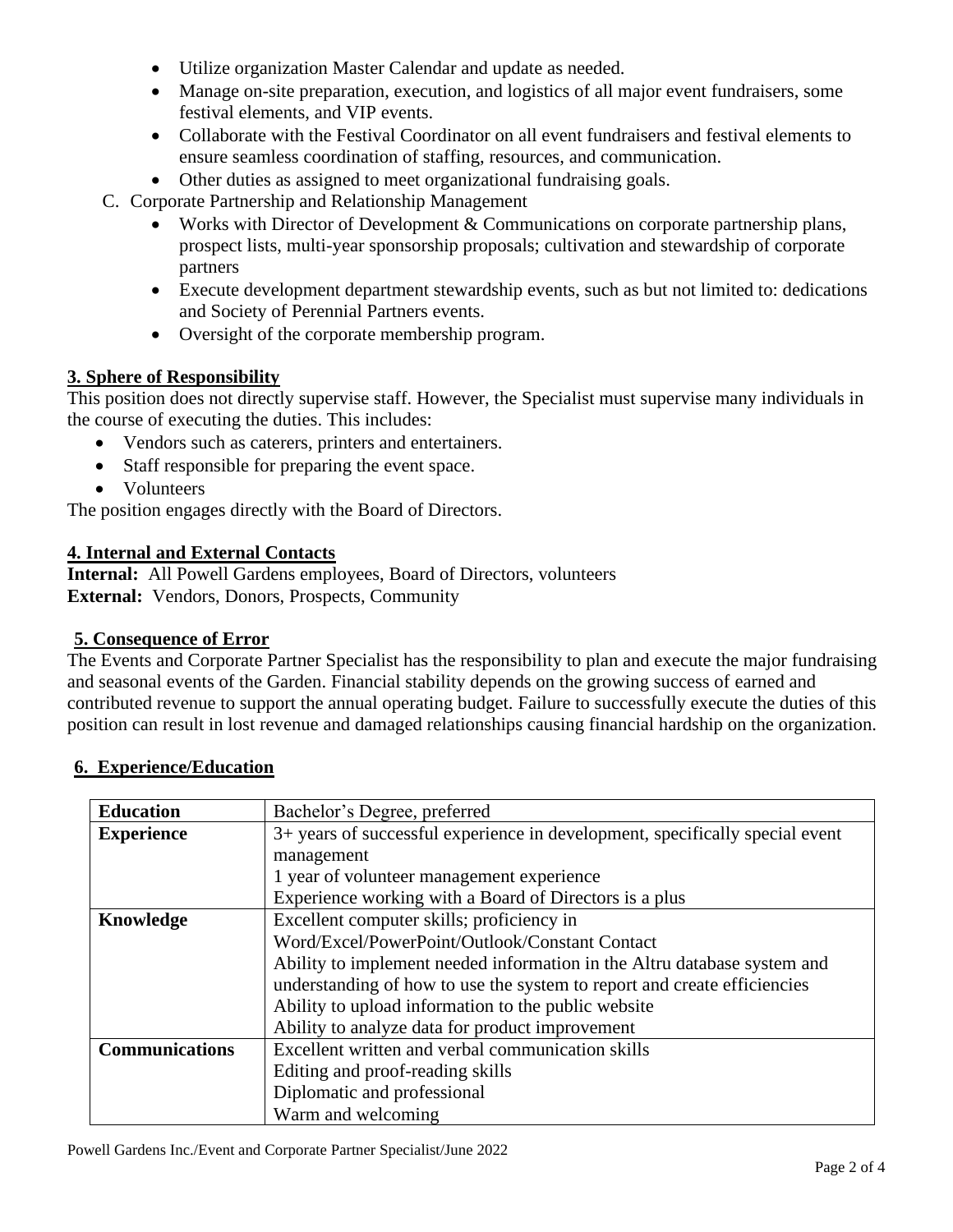|                          | Enthusiastic and passionate                                                                                              |  |
|--------------------------|--------------------------------------------------------------------------------------------------------------------------|--|
|                          | Transparent and factual                                                                                                  |  |
|                          | Problem-solver                                                                                                           |  |
|                          | Excellent at managing expectations                                                                                       |  |
| <b>Core Competencies</b> | <b>Action- Oriented and Nimble Learning</b>                                                                              |  |
|                          | Readily takes action on challenges, without unnecessary planning; identifies                                             |  |
|                          | and seizes new opportunities; displays a can-do attitude in good and bad times;                                          |  |
|                          | steps up to handle tough issues; learns quickly when facing new situations;                                              |  |
|                          | experiments to find new solutions; takes on the challenge of unfamiliar tasks;                                           |  |
|                          | extracts lessons learned from failures and mistakes                                                                      |  |
|                          | <b>Balances Stakeholders</b>                                                                                             |  |
|                          | Understand internal and external stakeholder requirements, expectations and                                              |  |
|                          | needs; balances the interests of multiple stakeholders; considers cultural and                                           |  |
|                          | ethical factors in decision-making process; acts fairly despite conflicting                                              |  |
|                          | demands of stakeholders                                                                                                  |  |
|                          | <b>Builds Networks</b>                                                                                                   |  |
|                          | Maintains relationships across a variety of functions and locations; draws upon                                          |  |
|                          | multiple relationships to exchange ideas, resources, and know-how; consults                                              |  |
|                          | with a wide network of internal and external connections; connects the right                                             |  |
|                          | people to accomplish goals, works through formal and informal channels to<br>build broad-based relationships and support |  |
|                          | <b>Collaborates</b>                                                                                                      |  |
|                          | Models collaboration across the organization; facilitates an open dialogue with                                          |  |
|                          | a wide variety of contributors and stakeholders; represents own interests while                                          |  |
|                          | being fair to others and their interests; credits others for their contributions and                                     |  |
|                          | accomplishments; promotes high visibility of shared contributions to goals                                               |  |
|                          | <b>Drives Vison and Purpose</b>                                                                                          |  |
|                          | Talks about future possibilities in a positive way; creates milestones and                                               |  |
|                          | symbols to rally support behind the vision; articulates the vision in a way                                              |  |
|                          | everyone can relate to creates organization-wide energy and optimism for the                                             |  |
|                          | future; shows personal commitment to the vision                                                                          |  |
|                          | <b>Interpersonal Savvy</b>                                                                                               |  |
|                          | Relates comfortably with people across levels, functions, culture, and                                                   |  |
|                          | geography; acts with diplomacy and tact; builds rapport in an open, friendly,                                            |  |
|                          | and accepting way; builds constructive relationships with people both similar                                            |  |
|                          | and different to self; picks up on interpersonal and group dynamics                                                      |  |
|                          | <b>Managing Change &amp; Improvement</b>                                                                                 |  |
|                          | Measures effectiveness in initiating changes; adapts to necessary changes from                                           |  |
|                          | old methods when they are no longer practical; identifies new methods and                                                |  |
|                          | generates improvement in the organization's performance                                                                  |  |
|                          | <b>Manages Conflict</b>                                                                                                  |  |
|                          | Steps up to conflicts, seeing them as opportunities; asks questions and listens                                          |  |
|                          | closely to all issues presented; finds common ground and drives to consensus,                                            |  |
|                          | ensuring that all feel heard; defuses high-tension situations effectively                                                |  |
|                          | <b>Optimizes Work Processes</b>                                                                                          |  |
|                          | Designs processes and procedures that allow managing from a distance; seeks                                              |  |
|                          | ways to improve processes, from small tweaks to complete reengineering;                                                  |  |
|                          | separates and combines tasks into efficient and simple workflow; thinks about                                            |  |
|                          | the whole system, focuses efforts on continuous improvement; identifies and                                              |  |
|                          | seizes opportunities for synergy and integration                                                                         |  |